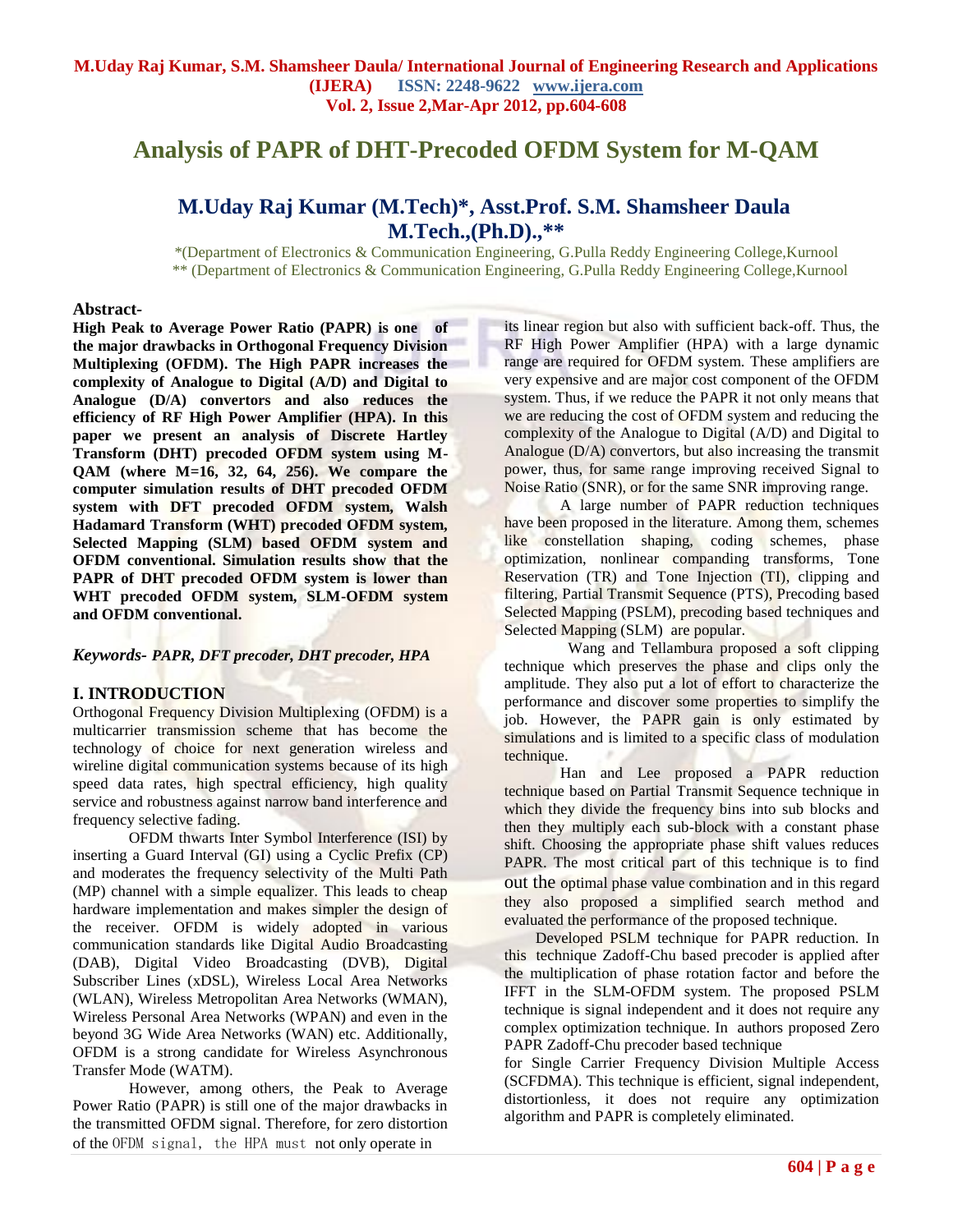This paper analyses PAPR of the DHT-Precoding based OFDM system for PAPR reduction. It is organized as follows: Section II describes the basics of the OFDM system and PAPR reduction, In Section III we present the proposed system model for PAPR reduction, and Section IV presents computer simulation results and section V concludes the paper.

# **II. OFDM SYSTEM & PAPR REDUCTION**

The OFDM system splits the high speed data stream into a number of parallel low data rate streams and these low rates data streams are transmitted simultaneously over a number of orthogonal subcarriers.



Fig. 1.Block diagram of OFDM system

Fig. 1 illustrates the block diagram of an OFDM system. Baseband modulated symbols are passed through serial to parallel converter which generates complex vector of size N. We can write the complex vector of size N as  $X = [X_0,$  $X_1, X_2... X_{N-1}$ <sup>T</sup>. X is then passed through the IFFT block. The complex baseband OFDM signal with N subcarriers can be written as

$$
x_n = \frac{1}{\sqrt{N}} \sum_{k=0}^{N-1} X_k \cdot e^{j2\pi \frac{n}{N}k}, \quad n = 0, 1, 2... N-1
$$
 (1)

Here  $j=\sqrt{-1}$  and the PAPR of OFDM signal in (1) can be written as

$$
PAPR = \frac{\max|x_n|^2}{E[|x_n|^2]}
$$
 (2)

where E [.] denotes expectation and the Complementary Cumulative Distribution Function (CCDF) for an OFDM signal can be written as

$$
P\left(PAPR > PAPR_0\right) = 1 - \left(1 - e^{-PAPR_0}\right)^N\tag{3}
$$

where PAPR0 is the clipping level. This equation can be read as the probability that the PAPR of a symbol block exceeds some clip level  $PAPR<sub>0</sub>$ .

# **III. PROPOSED MODEL**

#### *A.The Precoding Based OFDM system*

Fig. 2 shows the block diagram of Precoding Based OFDM System. We implemented the Precoding matrix P of dimension  $N \times N$  before the IFFT to reduce the PAPR.



Fig. 2.Block diagram of Pre IFFT based OFDM system The Precoding matrix P can be written as

$$
P = \left[ \begin{array}{ccccc} p_{00} & p_{01} & \dots & p_{0(N-1)} \\ p_{10} & p_{11} & \dots & p_{1(N-1)} \\ \vdots & \vdots & \ddots & \vdots \\ p_{(N-1)0} & p_{(N-1)1} & \dots & p_{(N-1)(N-1)} \end{array} \right] \tag{4}
$$

where P is a Precoding Matrix of size  $N \times N$  is shown in equation (4). The complex baseband OFDM signal with N subcarriers can be written as

$$
x(t) = \frac{1}{\sqrt{N}} \sum_{k=0}^{N-1} P \cdot X_k \cdot e^{j2\pi k \Delta ft}, \quad 0 \le t \le NT \tag{5}
$$

We can express modulated OFDM vector signal with N subcarriers as.

$$
x_N = IFFT\{P.X_N\} \tag{6}
$$

The PAPR of OFDM signal in (5) can be written as

$$
PAPR = \frac{\max|x(t)|^2}{E[|x(t)|^2]}
$$
 (7)

*B. The Discrete Fourier Transform (DFT) Precoding* The DFT of a sequence of length \_ can be defined as

$$
X(k) = \sum_{n=0}^{N-1} x(n)e^{-j2\pi nk}, k=0, 1 ... N-1
$$
 (8)

and IDFT can be written as

$$
x(n) = \frac{1}{N} \sum_{n=0}^{N-1} X(k) e^{j2\pi nk}, k=0, 1 ... N-1
$$
 (9)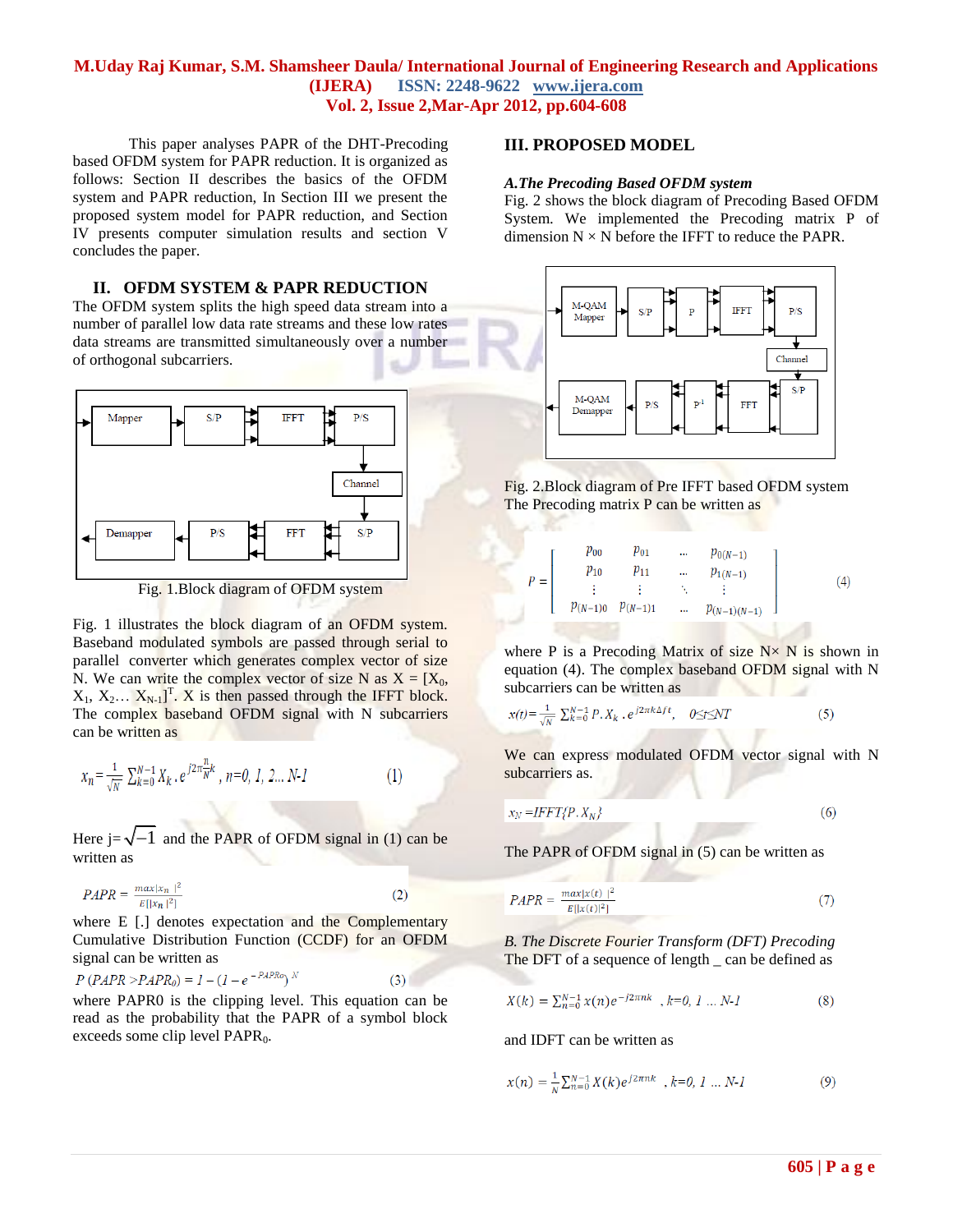$$
-j2\pi mn
$$

Where  $p_{mn} = e N$  m and n are integers from 0 to N-1 and P is precoding matrix of size  $N \times N$ shown in equation(4).

*C. The Discrete Hartley Transform (DHT) Precoding.* The DHT is a linear transform. In DHT N real numbers  $x_0, x_1, \ldots, x_{N-1}$  are transformed in

to N real numbers  $H_0, H_1, \ldots, H_{N-1}$ . According to the N point DHT can be defined as

$$
H_k = \sum_{n=0}^{N-1} x_n \left[ \cos \left( \frac{2\pi n k}{N} \right) + \sin \left( \frac{2\pi n k}{N} \right) \right]
$$
  
=  $\sum_{n=0}^{N-1} x(n)$ .  $\cos \left( \frac{2\pi n k}{N} \right)$  (10)

Where  $\cos\theta = \cos\theta + \sin\theta$  and k = 0, 1... N-1

$$
p_{m,n} = \text{cas}\left(\frac{2\pi mn}{N}\right) \tag{11}
$$

P is precoding matrix of size  $N \times N$  shown in equation (4), m and n are integers from 0 to N-1. The DHT is also invertible transform which allows us to recover the  $x_n$  from  $H_k$  and inverse can be obtained by simply multiplying DHT of 6

by H<sub>k</sub> by 
$$
\frac{1}{N}
$$
.

#### **IV. SIMULATION RESULTS**

We performed extensive simulations in MATLAB in order to evaluate the performance of DHT-Precoder based OFDM system. To show the PAPR analysis of DHT-Precoded OFDM system, data is generated randomly then modulated by M-QAM (where M=16, 32, 64, 256). We compared our simulation results with DFT-Precoded OFDM system on one hand and also we compared our simulation results with WHT-Precoder OFDM system, SLM-OFDM system and OFDM-Original system. To show the overall performance of the DHT-Precoder based OFDM system for PAPR reduction in MATLAB we considered M-QAM for  $=64$ . It is to be noted that M-QAM has itself PAPR. Table 1 summarises the PAPR of M-QAM (M=16, 32, 64, 256).

TABLE 1 PAPR FOR M-QAM

| Type Of Modulation(M-QAM) | PAPR(dB) |
|---------------------------|----------|
| 4-OAM                     | zero     |
| 16-OAM                    | 2.55     |
| 32-QAM                    | 3.30     |
| 64-OAM                    | 3.68     |
| 256-OAM                   | 4.23     |

Figure.3 shows the CCDF comparisons of DHT-Precoder Based OFDM system with DFT-Precoder Based OFDM system, WHT-Precoder Based OFDM system, SLM-OFDM (with V=2) system and OFDM-Original system for N=64.

At clip rate of  $10^{-2}$ , the PAPR gain of 3dB, 2.5dB and 2dB is achieved when we compare DHT-Precoder Based OFDM system with OFDM-Original system, WHT-Precoder Based OFDM system and SLM-OFDM (with  $V=2$ ) system respectively for 16-QAM. However, DHT-Precoding based OFDM system does not perform as well as DFT-Precoding based OFDM system, which is better than DHT-Precoding based OFDM system by 3dB at same clip rate. Seen in comparison to table 1, DFT-Precoding based OFDM system given rise to nearly same, where theoretical PAPR of 16- QAM is 2.55dB.

Figure.4 shows the CCDF comparisons of DHT-Precoder Based OFDM system with DFT-Precoder Based OFDM system, WHT-Precoder Based OFDM system, SLM-OFDM (with  $V=2$ ) system and OFDM-Original system for N=64.

Precoding Based OFDM System(16-QAM for N=64)



Fig.3. CCDF comparison of DHT-Precoder Based OFDM System with DFT-Precoder Based OFDM system, WHT-Precoder Based OFDM System, SLM-OFDM (V=2) System and OFDM Original System for 16-QAM

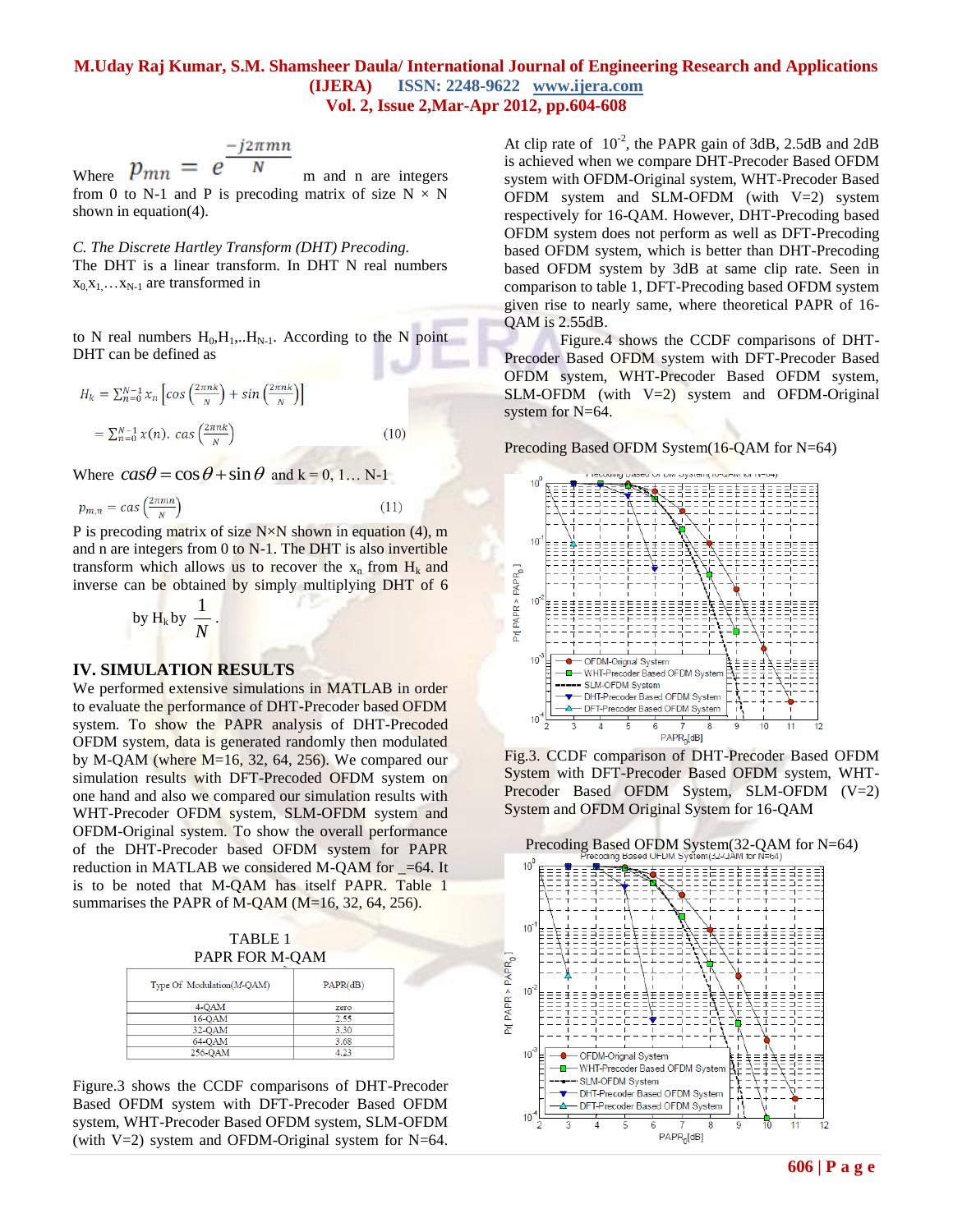Fig.4. CCDF comparison of DHT-Precoder Based OFDM System with DFT-Precoder Based OFDM system, WHT-Precoder Based OFDM System, SLM-OFDM (V=2) System and OFDM Original System for 32-QAM



Fig.5. CCDF comparison of DHT-Precoder Based OFDM System with DFT-Precoder Based OFDM system, WHT-Precoder Based OFDM System, SLM-OFDM (V=2) System and OFDM Original System for 64-QAM



Fig.6. CCDF comparison of DHT-Precoder Based OFDM System with DFT-Precoder Based OFDM system, WHT-Precoder Based OFDM System, SLM-OFDM (V=2) System and OFDM Original System for 256-QAM

At clip rate of  $10^{-2}$ , the PAPR gain of 3.5dB, 2.7dB and 2.3dB is achieved when we compare DHT-Precoder Based OFDM system with OFDM-Original system, WHT-Precoder Based OFDM system and SLM-OFDM (with V=2) system respectively for 32-QAM. However, DHT-Precoding based OFDM system does not perform as well as DFT-Precoding based OFDM system, which is better than DHT-Precoding based OFDM system

by 2.7dB at same clip rate. Seen in comparison to table 1, DFT-Precoding based OFDM system given rise to nearly same, where theoretical PAPR of 32- QAM is 2.30dB.

Figure.5 shows the CCDF comparisons of DHT-Precoder Based OFDM system with DFT-Precoder Based OFDM system, WHT-Precoder Based OFDM system,  $SLM$ -OFDM (with V=2) system and OFDM-Original system for  $N=64$ . At clip rate of 10 F, the PAPR gain of 3dB, 3.2dB and 1.1dB is achieved when we compare DHT-Precoder Based OFDM system with OFDM-Original system, WHT-Precoder Based OFDM system and SLM-OFDM (with V=2) system respectively for 64-QAM. However, DHT-Precoding based OFDM system does not perform as well as DFT-Precoding based OFDM system, which is better than DHT-Precoding based OFDM system by 2dB at same clip rate. Seen in comparison to table 1, DFT-Precoding based OFDM system given rise to nearly same, where theoretical PAPR of 64- QAM is 3.68dB.

Figure.6 shows the CCDF comparisons of DHT-Precoder Based OFDM system with DFT-Precoder Based OFDM system, WHT-Precoder Based OFDM system,  $SLM$ -OFDM (with  $V=2$ ) system and OFDM-Original system for N=64. At clip rate of  $10^{-2}$ , the PAPR gain of 2.4dB, 1.7dB and 1.8dB is achieved when we compare DHT-Precoder Based OFDM system with OFDM-Original system, WHT-Precoder Based OFDM system and SLM-OFDM (with  $V=2$ ) system respectively for 256-QAM. However, DHT-Precoding based OFDM system does not perform as well as DFT-Precoding based OFDM system, which is better than DHT-Precoding based OFDM system by 2dB at same clip rate. If comparison to table 1, DFT-Precoding based OFDM system given rise to nearly same, theoretical PAPR of 256-QAM is 4.23dB. Thus, it can be concluded that DHT-Precoding based OFDM system performs better than most of the popular PAPR reduction schemes for OFDM system, except DFTPrecoding based OFDM system.

# **V. CONCLUSION**

In this paper, we analysed the PAPR of DHT-Precoded OFDM system for M-QAM (where M=16, 32, 64, 256). Matlab simulation shows that DHT-Precoded OFDM System shows better PAPR gain as compared to OFDM-Original system, WHT-Precoder Based OFDM system and SLMOFDM (with  $V=2$ ) system respectively. Thus, it is concluded that DHT Precoder Based OFDM System shows better

PAPR reduction then WHT-Precoder Based OFDM System, SLM-OFDM System and OFDM-Original system for MQAM. Additionally, the DHT-Precoded OFDM system does not require any power increase, complex optimization and side information to be sent for the receiver.